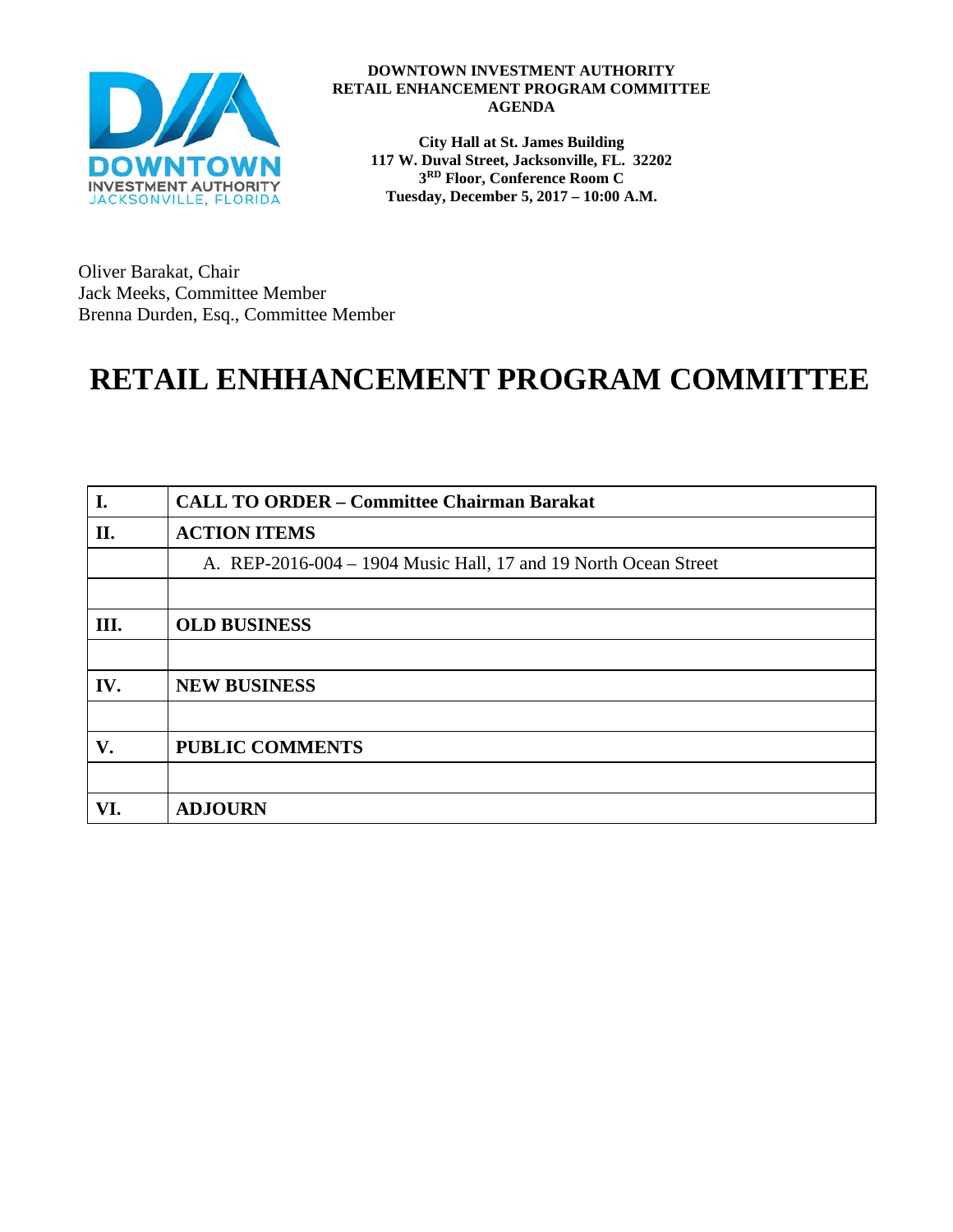

**Downtown Investment Authority Retail Enhancement Program Committee City Hall at St. James 117 West Duval St., 3rd Floor, Conf Rm C**  *Tuesday, December 5, 2017 – 10:00 a.m.*

## *REP Committee Minutes*

| <b>Board Members Present:</b>                 | Oliver Barakat, DIA Chair and Board Member<br>Brenna Durden |
|-----------------------------------------------|-------------------------------------------------------------|
| <b>DIA Staff Present:</b>                     | Jim Klement, and Karen Underwood-Eiland                     |
| <b>Office of General Counsel:</b> Not Present |                                                             |
| <b>Office of the Mayor:</b>                   | <b>None</b>                                                 |
| <b>Next meeting:</b>                          | I BD                                                        |

## **I. Call to Order – Committee Chairman Barakat**

A quorum was confirmed and REP Committee Chairman Barakat called the Retail Enhancement Committee meeting to order at approximately 10:05 a.m.

### **II. Action Items**

## **A. REP APPLICATION 2016-004 : Modified 1904 Music Hall-Spliff's Gastroput for the Fire Sprinkler – Duane DeCastro, President**

Jim Klement provided an overview of application REP 2016-004, Modified 1904 Music Hall-Spliff's Gastropub for Fire Sprinkler, Duane DeCastro, President located at 17 and 19 North Ocean Street, Jacksonville, FL. 32202.

REP Application 2016-004: specifics are identified below:

**Project asks and Amount** Amended Amount Requested: **\$32,006.47**  *(Previous \$15,000)* 

**Total Project Costs: \$64, 012.94**

**Applicant Equity: \$32,006.47**

*(Previous \$54,000)* 

*(Previous \$39,000)*

A handout of the Staff Report, Evaluation Criteria and Application were provided in the meeting packet.

1904 Music Hall is amending the original application approved December 7, 2016, to include a required fire sprinkler and fire alarm system so as to comply with local and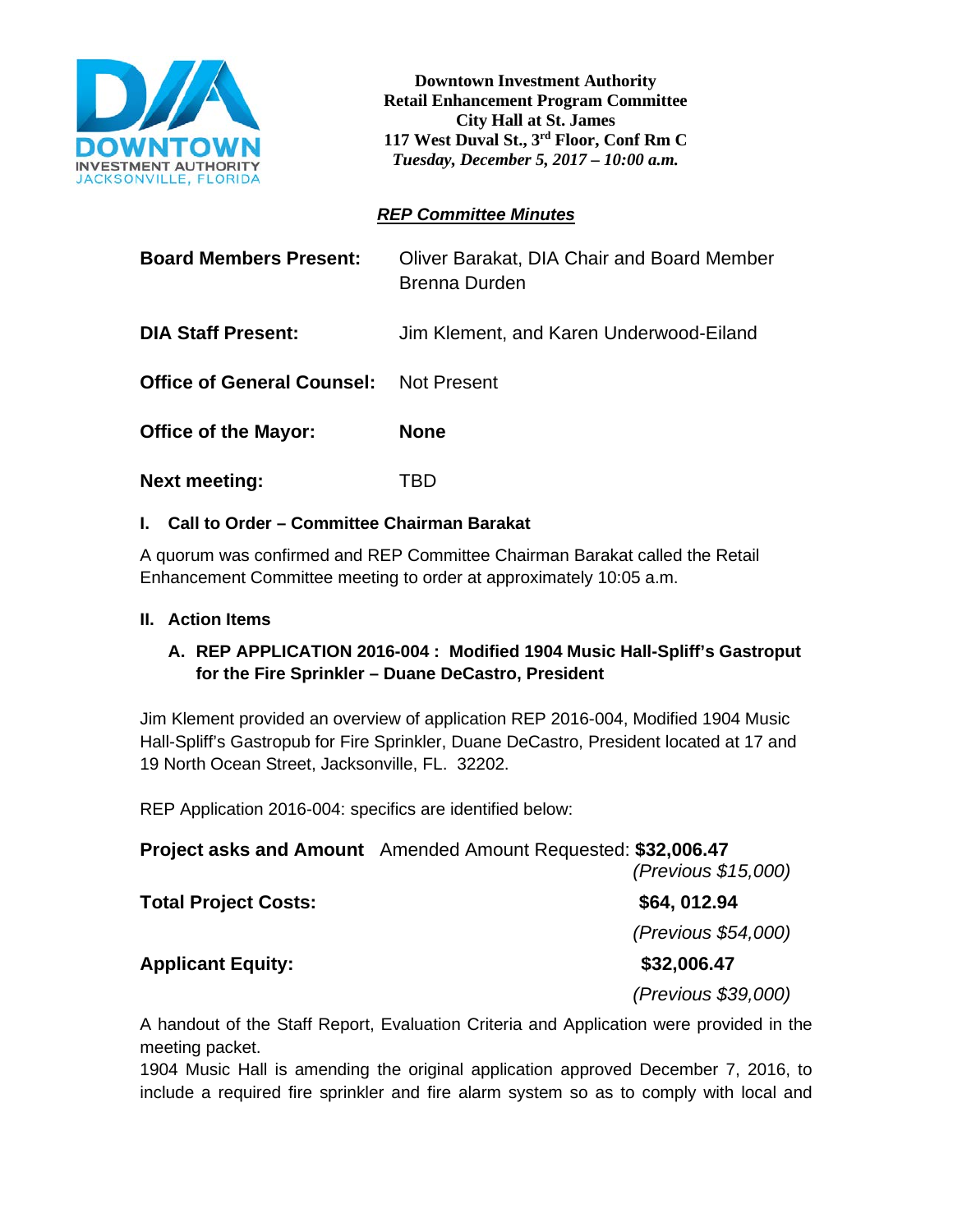national fire codes and the deletion of the proposed 36 inch door installation included in the original improvements. The owners have been residing in current location for 6 years.

Jason Honeycutt and Duane DE Castro were present and provided a brief synopsis regarding Application REP 2017-001.

The applicant is seeking an REP grant in the amount of \$32,006.47 for improvements that will include ADA access, ramps, fire sprinkler, fire alarms, and the outdoor courtyard/beer garden. Upon completion improvements will provide a maximum seating for 230 clients.

The committee made relative comments regarding the Application REP 2017-001.

Board Member Durden asked when to expect the six (6) month trigger to begin. Jim Klement stated that this recommendation would to full Board Meeting on December 20, 2017.

Board Member Durden asked if the loan forgivable based upon compliance with the agreements and the work being done within the six (6) month period. Jim Klement responded yes. There is a minimum of six (6) new full-time employees for a period of five (5) years.

Committee Chairman Barakat stated that this program designed especially for this kind of scope. The buildings are so behind on code and are costly for the businesses. The Retail enhancement program was purposed for these types of expenditures. The applicants are tenants and have seven (7) years on their current lease and have resided in (6) years so far.

**A MOTION WAS MADE BY BOARD MEMBER DURDEN AND SECONDED BY BOARD MEMBER BARAKAT TO RECOMMEND APPROVAL FOR THE MODIFICATION OF REP #2016-004 REVISED AMENDMENT REQUEST INCREASING THE FORGIVABLE LOAN AMOUNT OF \$32,000.006.47; SUBJECT TO:** 

- **1. Applicant to obtain appropriate permits within 6 months of final program document approval and executed agreements with DIA**
- **2. Applicant to have all work completed within a 6 month period from final program document approval and executed agreements with DIA**
- **3. Applicant may receive up to a 6 month period extension to comply with final program document approval and DIA executed agreements**